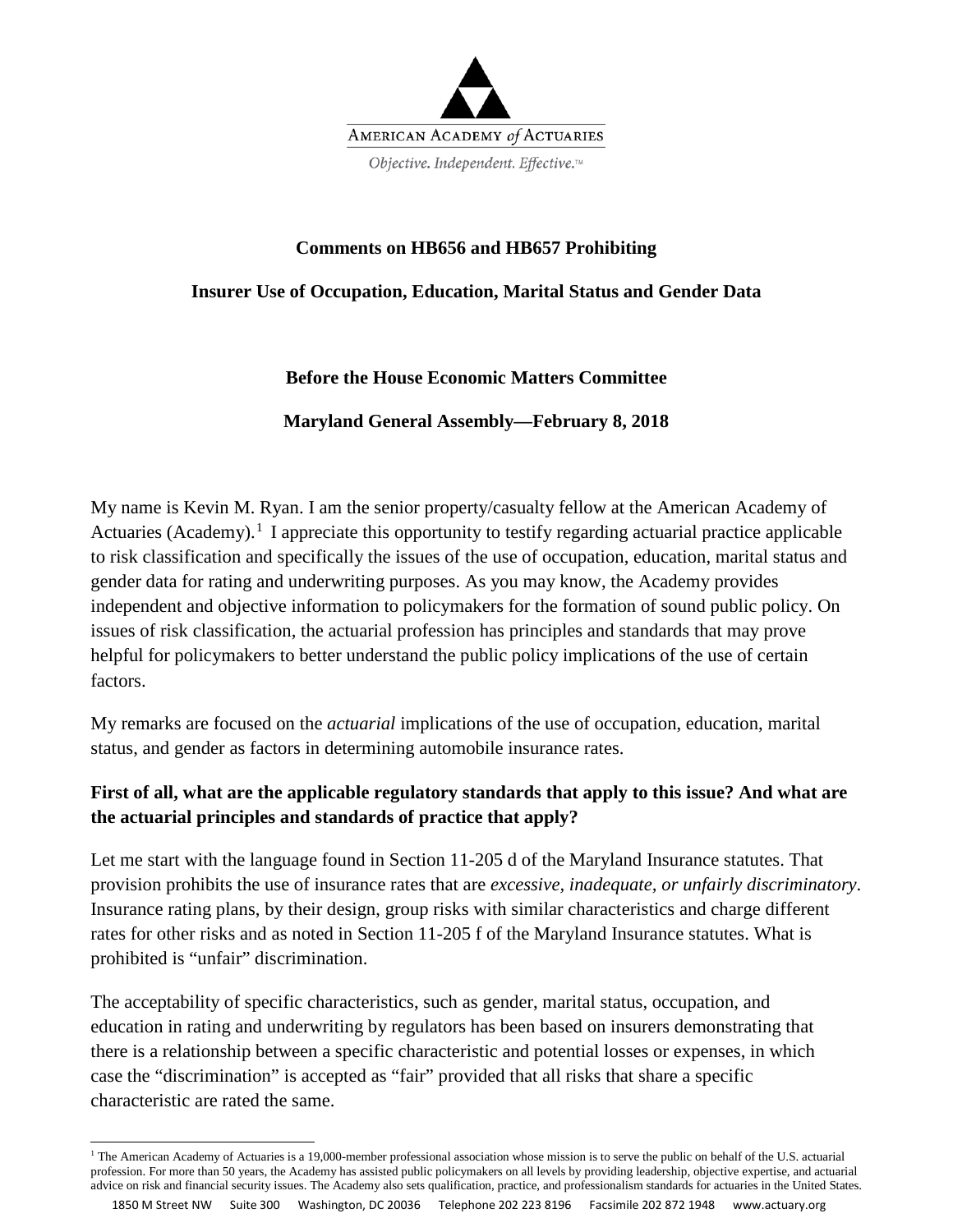Across the states, most rating statutes have an absolute prohibition against the use of such factors as race, religion, or national origin. Beyond these, the determination of the words "unfairly discriminatory" is generally based on whether the premiums charged for the proposed grouping are commensurate with the expected losses or expenses.

The words "not excessive, inadequate, or unfairly discriminatory" have a defined meaning for actuaries. Principle 4 of the Casualty Actuarial Society's *Statement of Principles Regarding Property and Casualty Insurance Ratemaking* states that:

A rate is reasonable and not excessive, inadequate or unfairly discriminatory if it is an actuarially sound estimate of the expected value of all future costs associated with an individual risk transfer.[2](#page-1-0)

Thus, from an actuarial perspective, a rate that reflects cost or expense differences on the basis of relevant risk characteristics is not unfairly discriminatory. Of course, rates are subject to the determination of public officials who make the laws of the state in which the rate is set.

All costs associated with an individual risk transfer are reflected in the rating structure through the risk classification system. This system assigns risks to groups based upon the expected cost of the insurance coverage provided. The actuary's role in the design or review of a risk classification system is guided by Actuarial Standard of Practice (ASOP) No. 12, *Risk Classification*. [3](#page-1-1)

According to the definitions section of ASOP No. 12, "risk characteristics" are "measurable or observable factors or characteristics *that are used to assign each risk to one of the risk classes of a risk classification system."* (Emphasis added.) For example, in automobile insurance, risk characteristics include such things as the driver's prior accident and traffic violation history. Auto insurance rating plans also generally include more general factors such as the age, gender, and marital status of the drivers. For homeowners' insurance, the location and type of construction of the dwelling are examples of two common risk characteristics upon which distinctions in rate have historically been made. In any particular risk classification system, there may be numerous risk factors containing several levels of classification assignment.

ASOP No. 12 further provides guidance to the actuary to select risk characteristics that are related to expected outcomes and states the following:

A relationship between a risk characteristic and an expected outcome, such as cost, is demonstrated if it can be shown that the *variation in actual or reasonably anticipated experience correlates to the risk characteristic*. In demonstrating a relationship, the actuary may use relevant information from any reliable source, including statistical or other mathematical analysis of the available data. The actuary may also use clinical experience and expert opinion. (Section 3.2.1) (Emphasis added)

**.** 

<span id="page-1-0"></span><sup>2</sup> *Statement of Principles Regarding Property and Casualty Insurance Ratemaking*; Casualty Actuarial Society; May 1988. See also Actuarial Standard of Practice No. 53, *Estimating Future Costs for Prospective Property/Casualty Risk Transfer and Risk Retention*. Adopted by the Actuarial Standards Board, Dec. 2017.

<span id="page-1-1"></span><sup>3</sup> Actuarial Standard of Practice No. 12, *Risk Classification (For All Practice Areas)*. Adopted by the Actuarial Standards Board, May 2011.